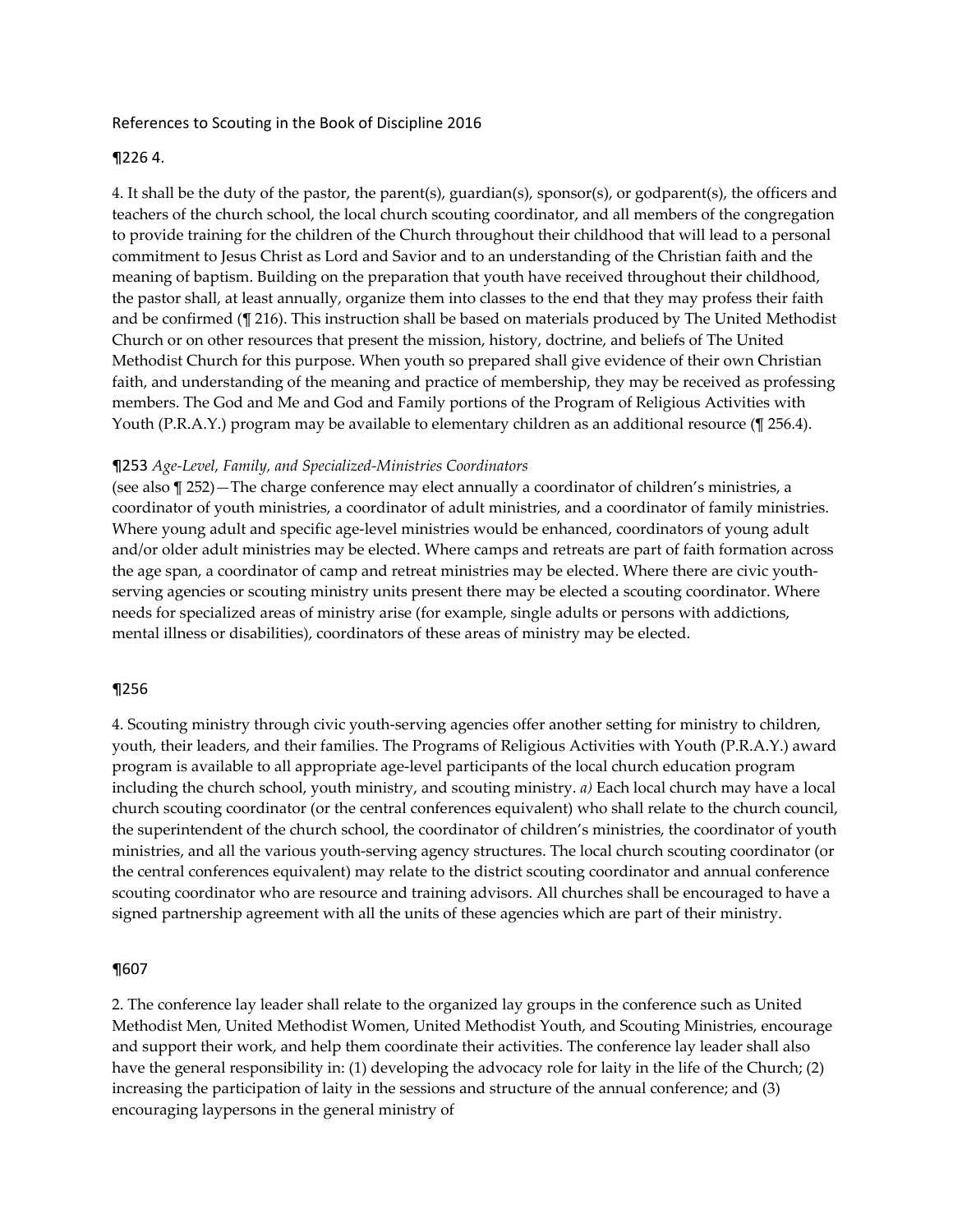## the Church.

## ¶631

# Conference Board of Laity

3. The following membership of the board is recommended: the conference lay leader, associate conference lay leaders, the conference director of Lay Speaking Ministries, the conference scouting coordinator, and the presidents and two representatives elected by each of the conference organizations of United Methodist Men, United Methodist Women, United Methodist Young Adults, and the conference council on youth ministries; and in addition, the district lay leaders, two laymen, two laywomen, and two youth elected by the annual conference upon nomination of the conference nominating committee, a district superintendent designated by the cabinet, the director of the conference council on ministries, and the presiding bishop. Special attention shall be given to the inclusion of people with disabilities and racial and ethnic persons. All members shall be professing members of local churches.

## ¶1119 Age-level, life-span, and Family Ministries

1. Comprehensive Children's Ministries—The board will assist congregations and conferences in developing comprehensive ministries for and with children. Such ministries may include, but shall not be limited to, the following: Sunday school and vacation Bible school, weekday ministries for preschool and elementary ages, fellowship and neighborhood groups, scouting ministries, and short-term studies and activities within and outside the church facilities. Ministries should focus on biblical foundations, prayer and spiritual formation, community service, personal worth through Jesus Christ, human sexuality, values, United Methodist studies, creative and fine arts, multicultural awareness, outreach to others, and celebration of significant moments in children's lives. Responsibilities may include such supportive tasks as: assisting congregations to be advocates on behalf of children; identifying the needs and concerns of children, their families and congregations; assessing the status of ministries with children in The United Methodist Church; collecting and disseminating pertinent data on issues, models, and programs that inform the leaders in congregations and church structures to strengthen the quality of life of children.

### ¶2302 Purpose of the GCUMM

5. The General Commission will provide resources and support for the office of Civic Youth-Serving Agencies/Scouting Ministries: a) to provide training of local church, district, annual conference, and jurisdictional scouting coordinators; b) to promote and counsel with youth-serving organizations selected at the discretion of the commission; c) to coordinate, promote, and resource as needed annual conference Bishop's Dinners for Scouting.

### Book of Resolutions: Resolution 8019

# *…*

*Be it further resolved,* that United Methodist churches be encouraged to charter Scout troops and to add other youth-serving ministries as a way to reach unchurched youth and as a way to minister to young people within their faith communities; and *Be it further resolved,* that local churches encourage members